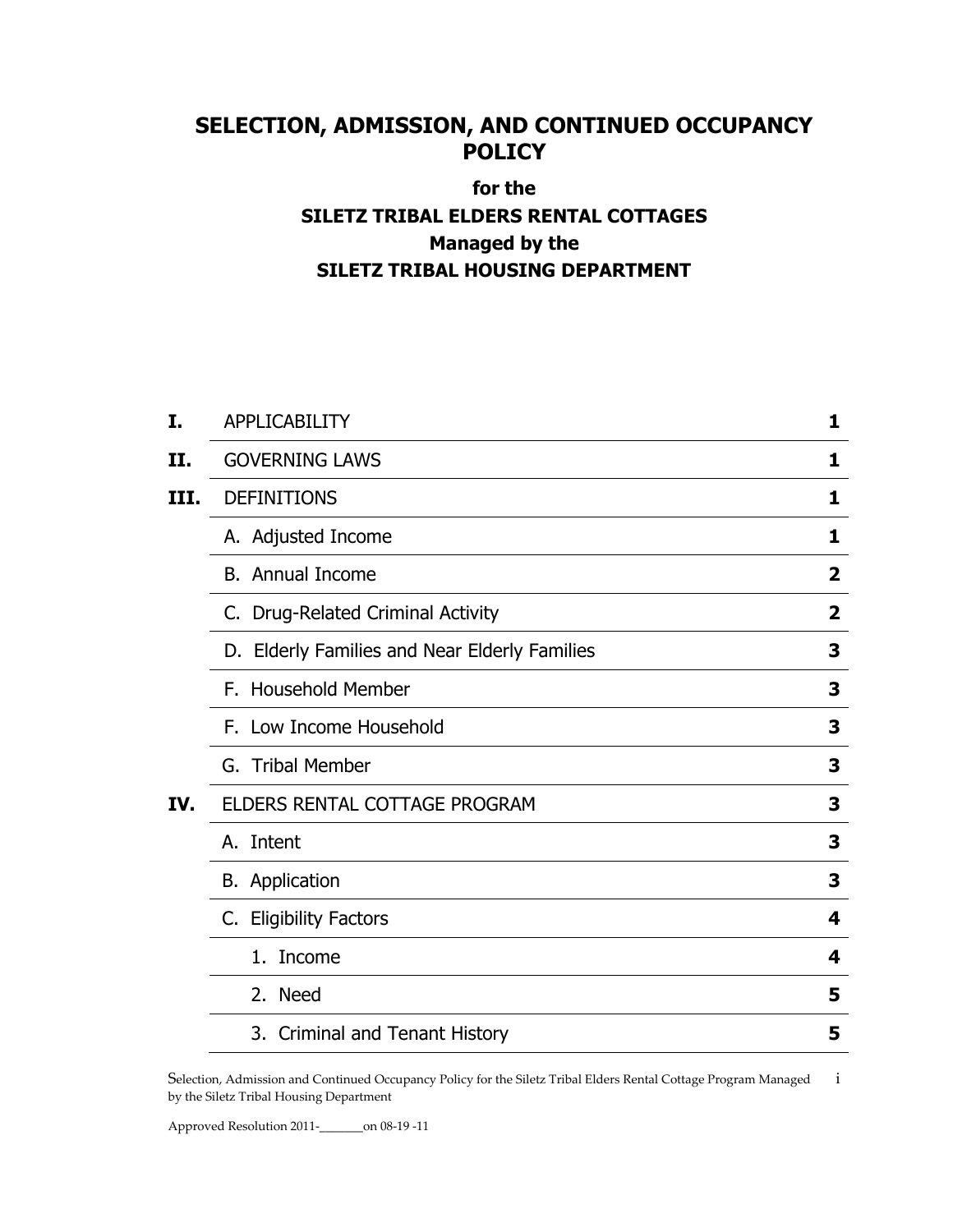| D. Ineligibility Factors                        | 5  |
|-------------------------------------------------|----|
| <b>Mitigating Factors</b><br>Е.                 | 6  |
| <b>Eligibility Determination Process</b><br>F.  | 7  |
| <b>Waiting List</b><br>G.                       | 7  |
| H. Selection; Offer; Declination of Offer       | 8  |
| 1. Selection                                    | 8  |
| 2. Offer                                        | 8  |
| 3. Declination of Offer                         | 8  |
| <b>Occupancy Standards</b><br>I.                | 8  |
| <b>Tenant Responsibilities</b><br>J.            | 8  |
| 1. Monthly Rent Payment and Deposit             | 9  |
| 2. Principal Residence                          | 9  |
| 3.<br>Guests                                    | 9  |
| 4. Disturbances                                 | 9  |
| 5.<br><b>Criminal Activity</b>                  | 9  |
| 6. Fraud or Misrepresentation                   | 9  |
| 7. Policy Compliance                            | 10 |
| Change in Household Composition or Income<br>8. | 10 |
| 9. Lock Changes                                 | 10 |
| K. Collection of Rent Payments                  | 11 |
| <b>Inspections</b><br>L.                        | 11 |
| 1. Annual Inspection                            | 11 |
| 2. 48 Hour Notice Inspection                    | 11 |
| 3. Emergency Inspection                         | 12 |

Selection, Admission and Continued Occupancy Policy for the Siletz Tribal Elders Rental Cottage Program Managed ii by the Siletz Tribal Housing Department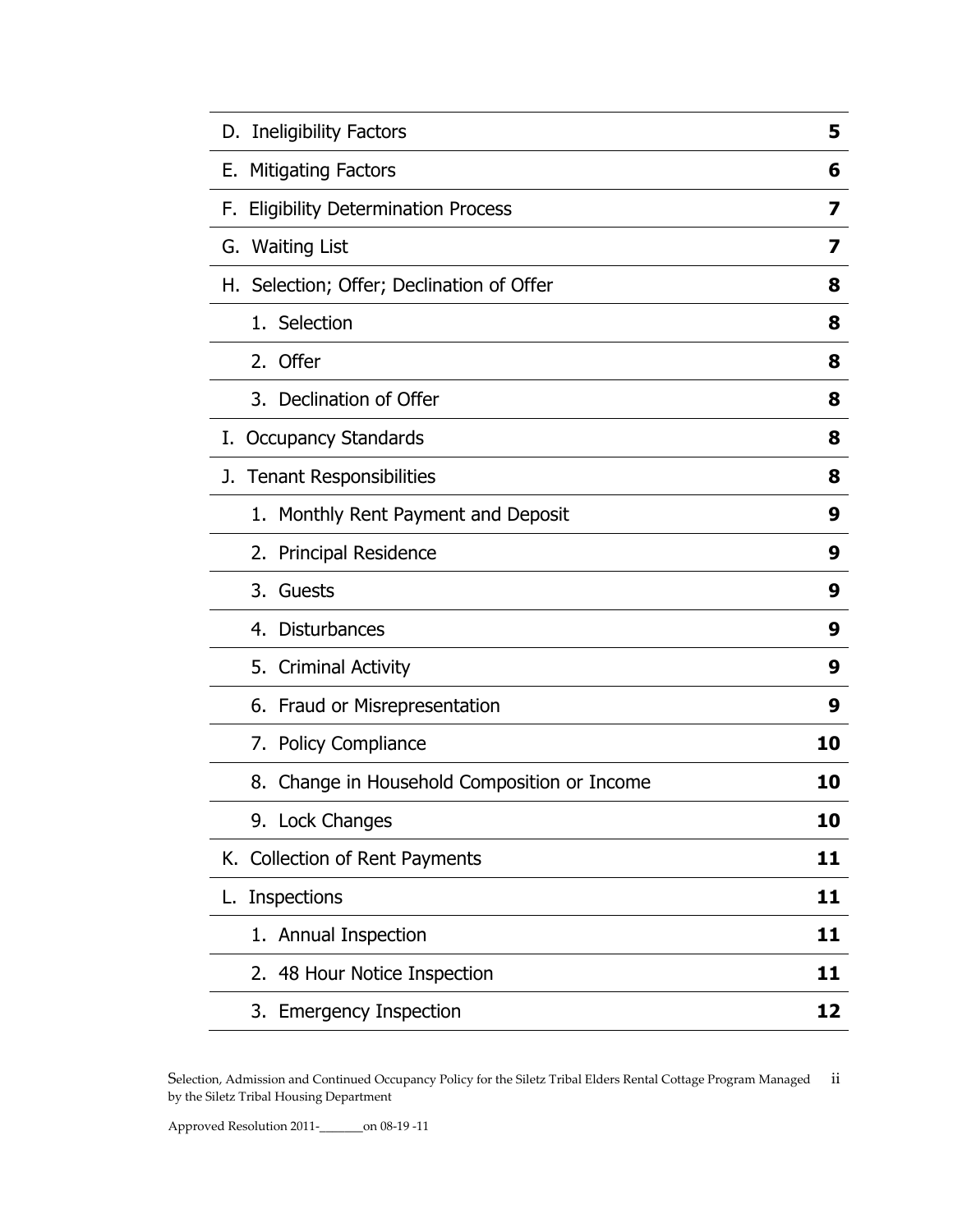|    | M. Re-Examinations and Adjustments in Monthly Payment                                         | 12 |
|----|-----------------------------------------------------------------------------------------------|----|
|    | N. Assessment of Needs                                                                        | 13 |
|    | O. Corrective Action Plan; Notice of Termination; One Strike<br>Policy; Termination By Tenant | 13 |
|    | 1. Corrective Action Plan                                                                     | 13 |
|    | 2. Notice of Termination                                                                      | 14 |
|    | 3. One Strike Policy                                                                          | 14 |
|    | 4. Termination By Tenant                                                                      | 15 |
|    |                                                                                               |    |
|    | P. Prohibitions                                                                               | 15 |
|    | <b>Business Operation</b><br>Q.                                                               | 15 |
|    | R. Non-Low Income Household                                                                   | 16 |
|    | S. Maintenance and Utilities                                                                  | 16 |
|    | T. Conflicts of Interest                                                                      | 16 |
| V. | HOUSING DEPARTMENT GRIEVANCE/COMPLAINT PROCESS                                                | 16 |
|    | A. Right to Grieve                                                                            | 16 |
|    | <b>B.</b> Definitions                                                                         | 17 |
|    | C. Exclusions                                                                                 | 17 |
|    | D. Informal Dispute Resolution                                                                | 17 |
|    | E. Formal Dispute Resolution                                                                  | 18 |
|    | 1. Review by Housing Director                                                                 | 18 |
|    | 2. Review by Housing Committee                                                                | 18 |
|    | 3. Appeal to Tribal Court                                                                     | 19 |

Selection, Admission and Continued Occupancy Policy for the Siletz Tribal Elders Rental Cottage Program Managed iii by the Siletz Tribal Housing Department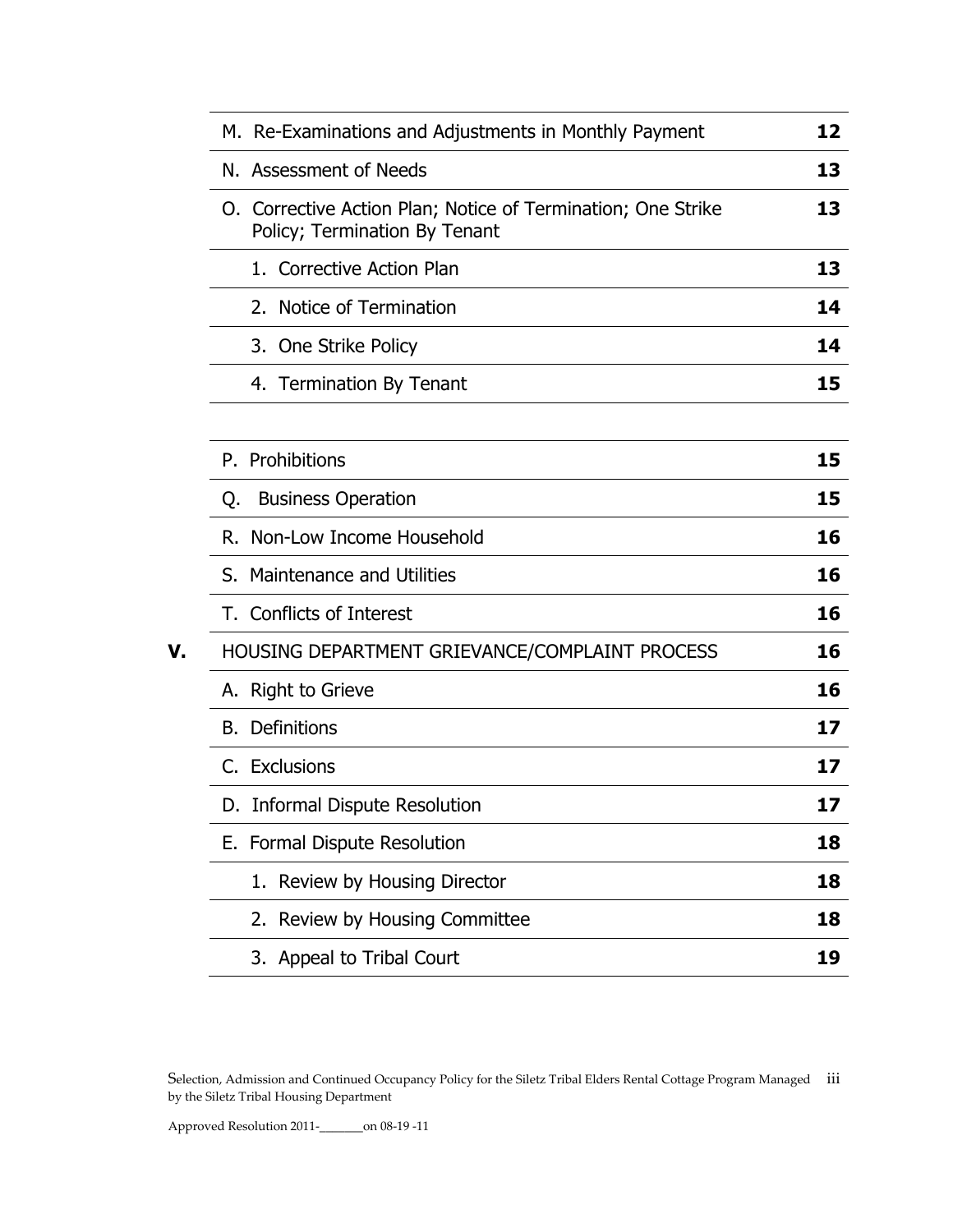# **I. APPLICABILITY**

The Siletz Tribal Elder Rental Cottages ("Elder Cottages" or "ERC") shall provide safe housing opportunities for Tribal Elders 55 years and older who can no longer live totally independently as determined by Needs Assessment through the Tribal Elders program.

# **II. GOVERNING LAWS**

The Siletz Tribal Housing Department ("STHD") is operated in accordance with the Indian Civil Rights Act, the Native American Housing Assistance and Self Determination Act of 1996 (NAHASDA), the Department of Housing and Urban Development (HUD), and Tribal regulations.

# **III. DEFINITIONS**

# **A. Adjusted Income**

- 1. For purposes of computing the rent payments the tenant may not be charged more than 30% of the household's adjusted income. "Adjusted Income" means annual income remaining after computing the following exclusions:
	- a. \$480.00 for each household member, other than the head of household or spouse, who is disabled, handicapped, or a full-time student, except foster children;
	- b. Excessive travel expenses for employment or education not to exceed twenty-five dollars (\$25.00) per week. Excessive travel shall be considered more than 30 miles from the rental unit to the place of work or educational institution and will be allowed only if the household member is using his or her own vehicle;
	- c. The amount of social security tax that is deducted from the wages of any household member whose wages are being counted in determining the rent payment;
	- d. \$400.00 for an elderly or disabled family, where the head of household or spouse is either 62 years of age or older, disabled, or handicapped; or

Selection, Admission and Continued Occupancy Policy for the Siletz Tribal Elders Rental Cottage Program Managed 1 by the Siletz Tribal Housing Department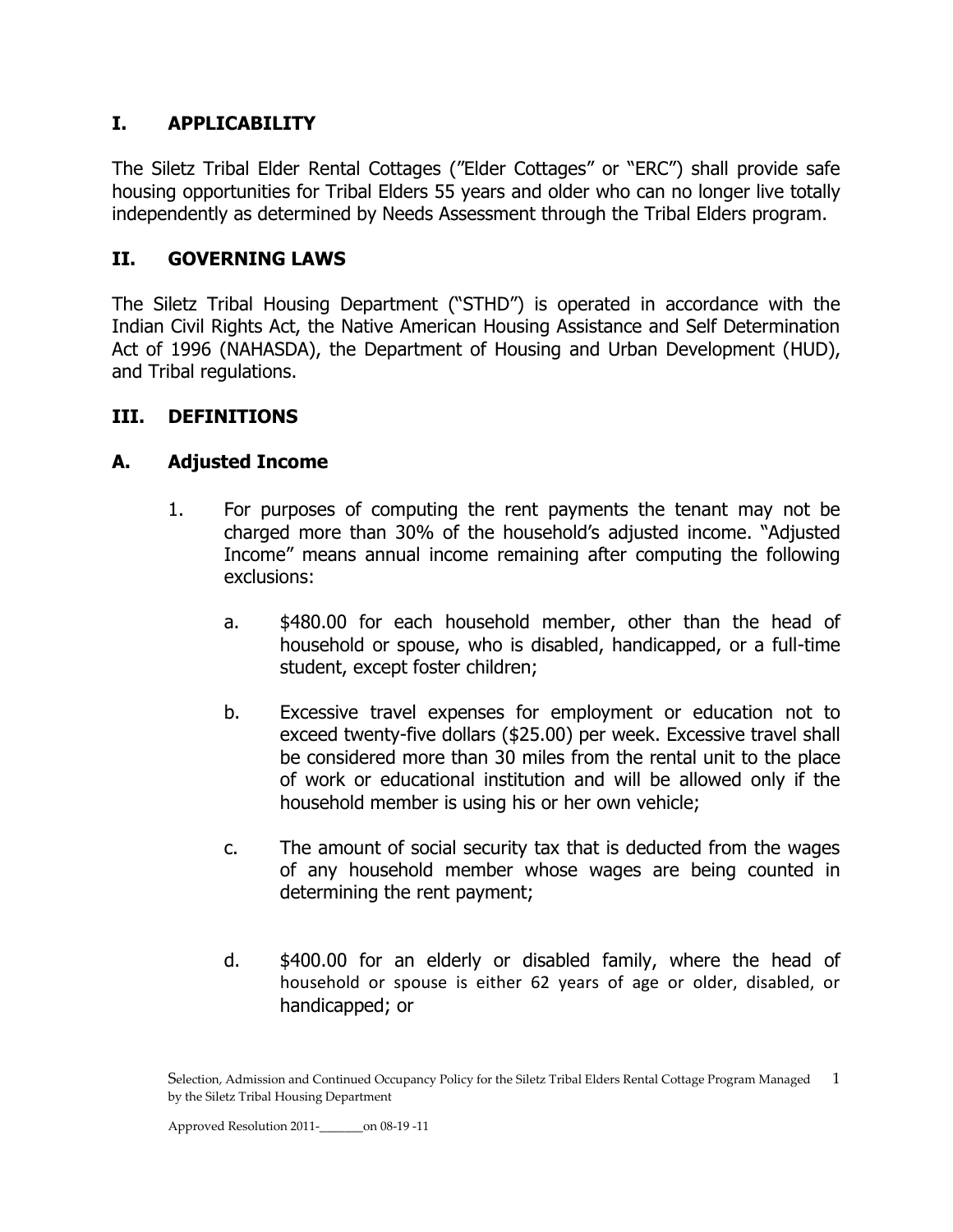- e. The amount by which three percent of the annual income of the household members is exceeded by the aggregate of:
	- i. Medical expenses in the case of an elderly or disabled family;
	- ii. Reasonable attendant care and auxiliary apparatus expenses for each household member with disabilities, to the extent necessary to enable the household member (including a member who is a person with disabilities) to be employed; and
	- iii. The amount of child support paid for children residing outside the household as confirmed through third-party verification.

# **B. Annual Income**

"Annual Income" means one of the following:

- 1. Annual income as defined for HUD's Section 8 programs as referenced in 24 CFR Part 5, Subpart F;
- 2. Annual income as reported under the Census long-form for the most recent available decennial Census; or
- 3. Adjusted gross income as defined for purposes of reporting under Internal Revenue Service (IRS) form 1040 series for individual Federal annual income tax purposes.
- 4. The following is not counted as income for eligibility purposes:
	- a. Withdrawals of bank deposits;
	- b. Money borrowed;
	- c. Tax refunds;
	- d. Gifts;
	- e. Lump-sum inheritances or insurance payments; or
	- f. Amounts received by a family from the Department of Veterans Affairs for service-related disabilities of a member of the family pursuant to Public Law 111–269.

# **C. Drug-Related Criminal Activity**

Selection, Admission and Continued Occupancy Policy for the Siletz Tribal Elders Rental Cottage Program Managed 2 by the Siletz Tribal Housing Department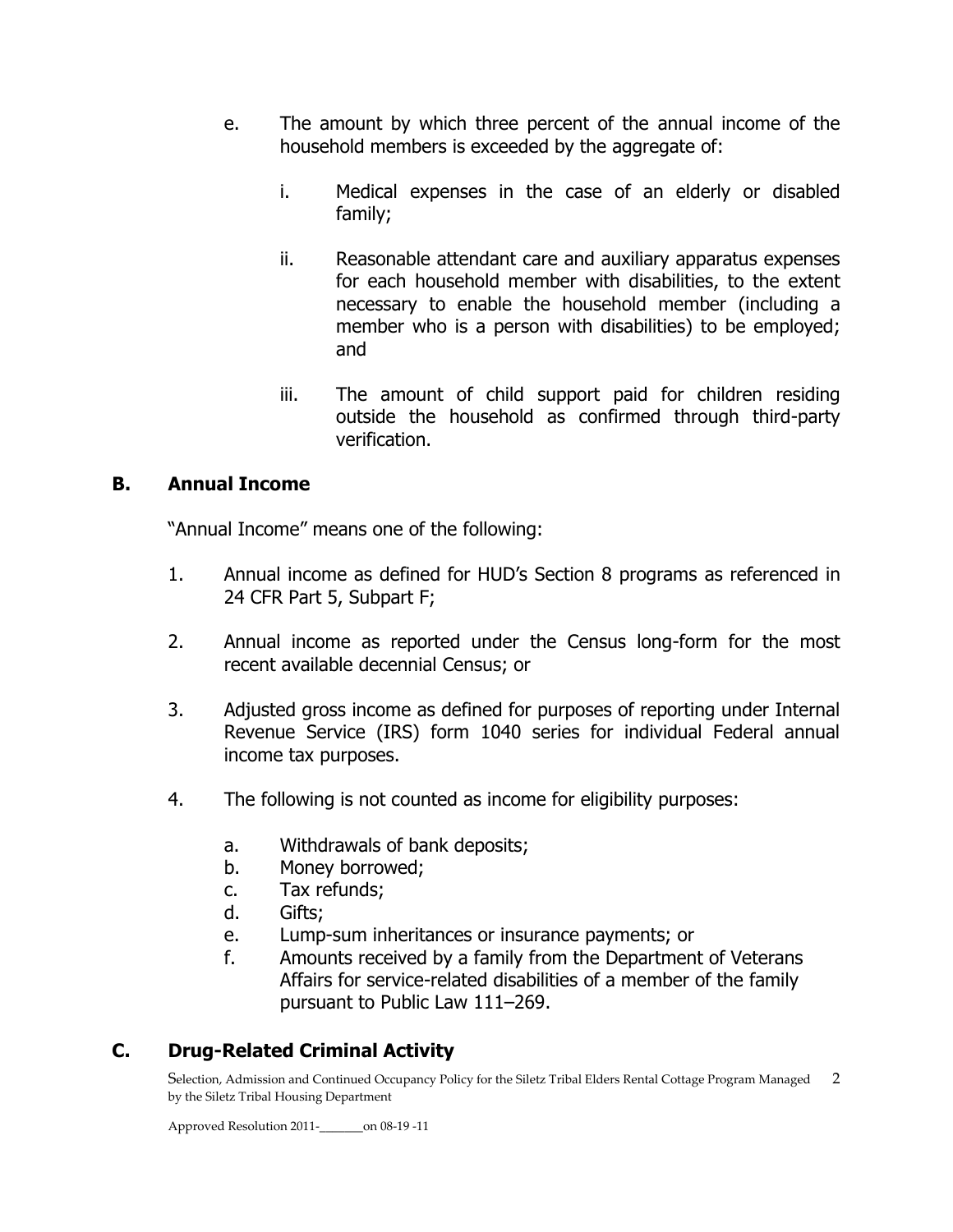"Drug-Related Criminal Activity" means the illegal manufacture, sale, distribution, or use of a drug, or the possession of a drug with intent to manufacture, sell, distribute or use the drug as defined in 24 CFR §5.100.

#### **D. Elderly Families and Near Elderly Families**

"Elderly Families" means a family whose head of household or sole member is an elderly person at least 62 years of age and "Near Elderly Families" means a family whose head of household or sole member is an elderly person at least 55 years of age.

#### **E. Household Member**

"Household Member" includes the applicant or tenant, spouse of the applicant or tenant, and certified caregiver who is at least 18 years of age.

#### **F. Low Income Household**

"Low Income Household" means a household whose income does not exceed 80 percent of the National median income with such adjustments as may be permitted under applicable law.

#### **G. Rent**

Rent for this program shall be a \$200 per month flat rate that includes water, sewer, trash, rent, and electricity. Rent shall not include phone, cable, satellite, or internet.

#### **H. Tribal Member**

"Tribal Member" means an enrolled member of the Confederated Tribes of Siletz Indians.

#### **IV. ELDERS RENTAL COTTAGE PROGRAM**

#### **A. Intent**

The intent of the Elders Rental Cottage Program is to provide eligible Tribal Elders with an opportunity to reside in a rental unit in a housing development

Selection, Admission and Continued Occupancy Policy for the Siletz Tribal Elders Rental Cottage Program Managed 3 by the Siletz Tribal Housing Department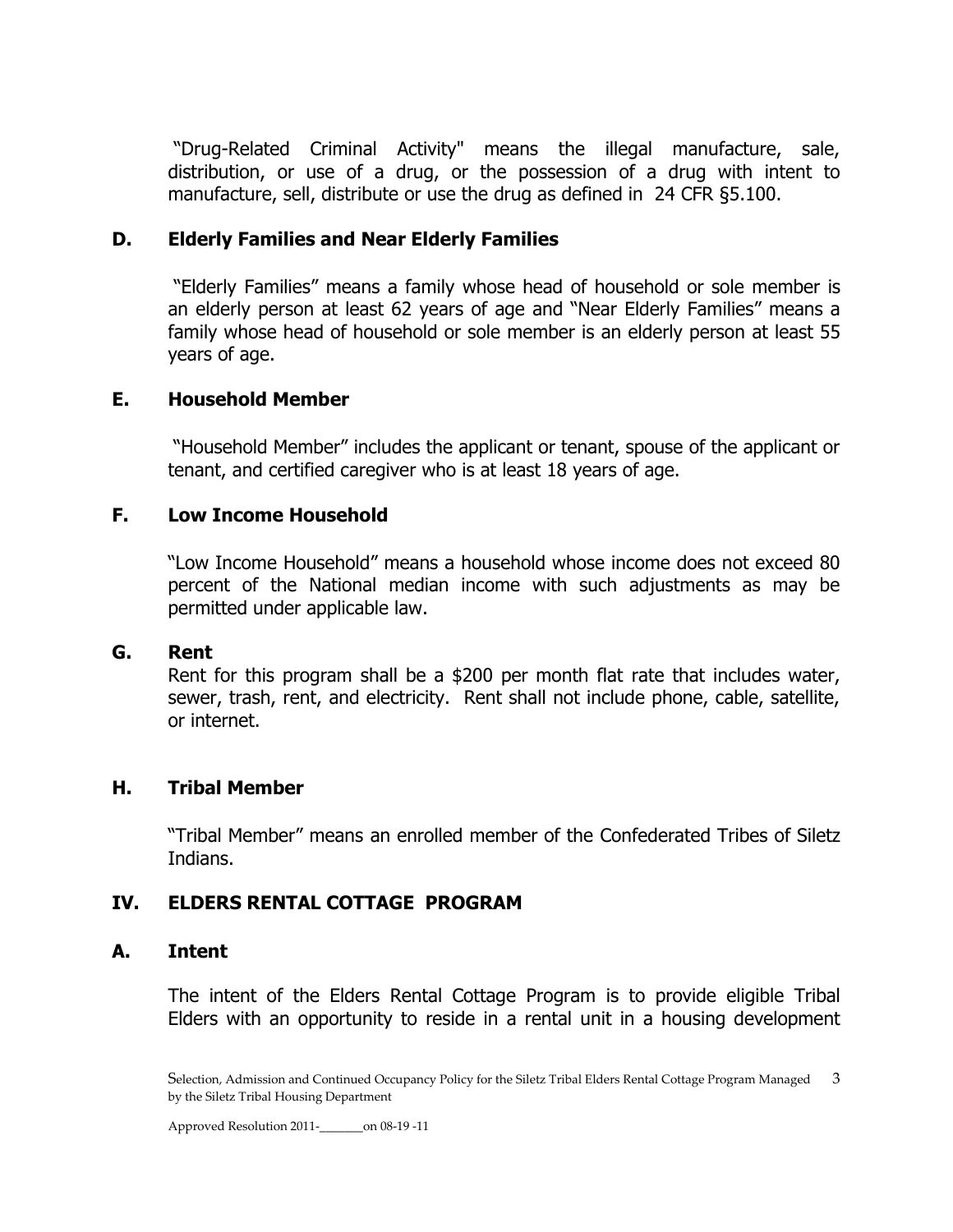that is managed by the STHD on behalf of the Confederated Tribes of Siletz Indians ("CTSI").

# **B. Application**

- 1. Applications for the Elders Rental Cottage Program may be obtained by email, mail, CTSI website, or at the STHD office.
- 2. The application packet consists of the following:
	- a. Elder Rental Cottages application;
	- b. Authorization for the Release of Information; and
	- c. Survival Statement for applicants claiming zero income
- 3. Social security numbers for all household members must be disclosed and documented by submission of a Social Security card.
- 4. All documents contained in the application packet must be signed by the applicant and household members (if applicable.)
- 5. The application packet and Social Security cards shall be returned to the STHD office by mail, facsimile, or in person.
- 6. The application packet will be date and time stamped at the time of receipt.
- 7. Correspondence will be provided to the applicant within 14 days of receipt.
	- a. The correspondence will acknowledge receipt of the application packet and address any problems identified by the STHD.
	- b. The applicant will be granted 14 days from the date of the correspondence to correct the problems.
	- c. Upon receipt of complete application STHD will contact the CTSI Elder's program, in writing, to request Need Assessment;

Selection, Admission and Continued Occupancy Policy for the Siletz Tribal Elders Rental Cottage Program Managed 4 by the Siletz Tribal Housing Department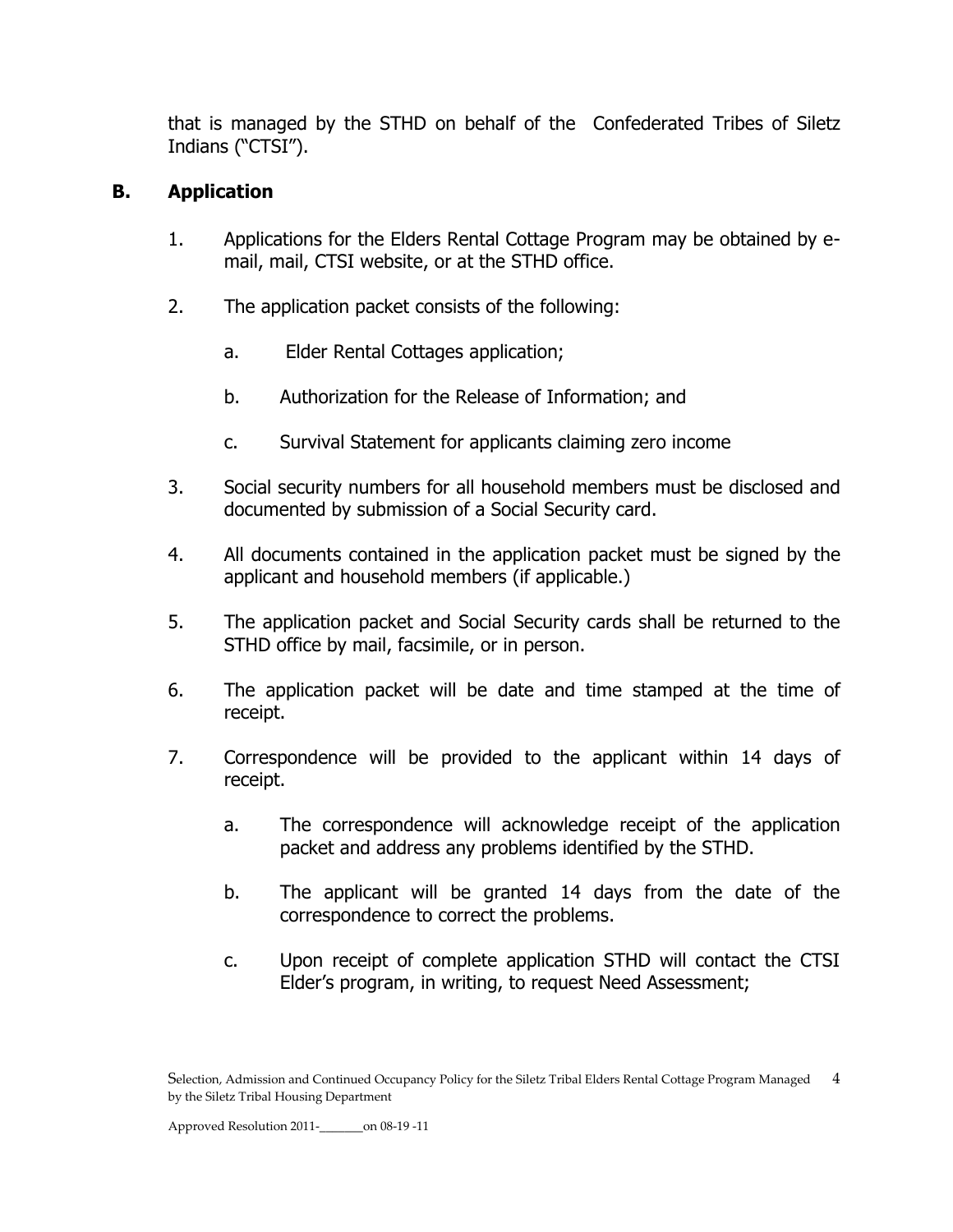- d. After the Need Assessment is complete and the applicant determined appropriate for Elder Cottages, the Elder program will provide a copy of the Need Assessment to the STHD; and
- e. STHD will add Need Assessment determination to the application file and place applicant on the active waiting list.
- f. If the problems are not corrected the application will be placed in an inactive file and the applicant will be notified in writing, about the inactive status, and given an opportunity to appeal, as set forth in the Housing Department Grievance/Complaint Process.

# **C. Eligibility Factors**

- 1. Income
	- a. Eligibility to participate in the Elders Rental Cottage Program under NAHASDA, is limited to low-income Tribal Elders. The STHD will determine annual income using one of three methods (Section 8, Census, IRS), choosing the method most conducive to the goal of providing affordable housing for Tribal Elders.
- 2. Need
	- a. The applicant shall complete an Assessment of Needs by the Tribal Elders Program to determine the need and suitability for the Elders Rental Cottage Program.
	- b. The Elders Title VI coordinator shall refer Elders to appropriate services and conduct follow up to ensure services are provided. Referrals may include Tribal and community services including the Community Health Program.
	- c. Assessment of Needs shall be conducted by the Elders Title VI coordinator in accordance with Elder program policies
- 3. Criminal and Tenant History
	- a. A criminal history background check will be conducted on all household members for a four (4) year period prior to the date of the application.

Selection, Admission and Continued Occupancy Policy for the Siletz Tribal Elders Rental Cottage Program Managed 5 by the Siletz Tribal Housing Department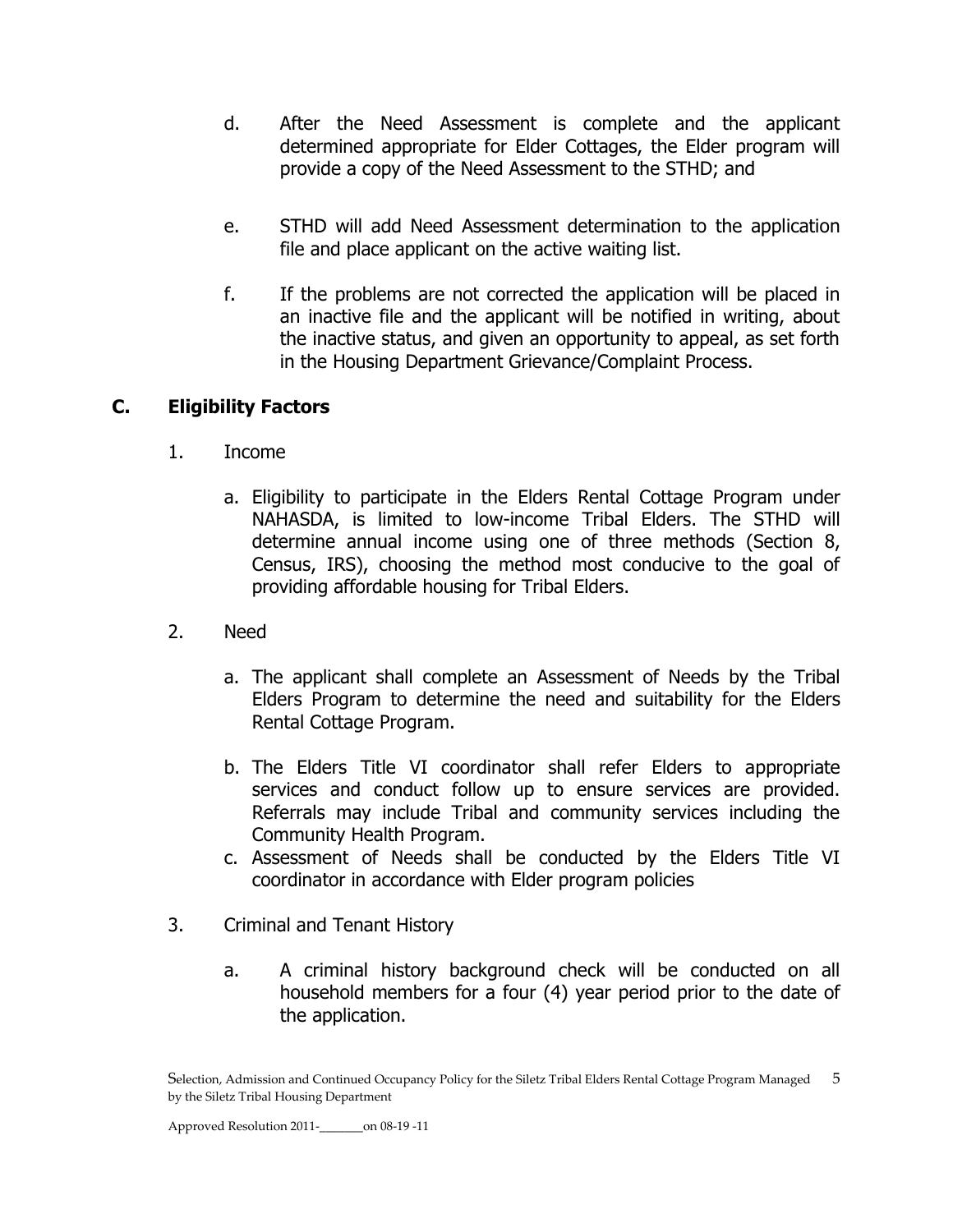- b. Each applicant will be screened by checking references from previous landlords.
- c. An examination of the household members' background will help the STHD determine if:
	- i. the applicant has a history of meeting financial responsibilities;
	- ii. all household members will take proper care of the rental unit; and
	- iii. all household members have not engaged in criminal or illegal activities that would have a detrimental effect on other residents in the housing project.

# **D. Ineligibility Factors**

- 1. An applicant or tenant will be considered ineligible for participation in the Elders Rental Cottage Program if he or she has:
	- a. committed fraud, bribery or any other corrupt or criminal act in connection with any federal housing program. It is not necessary that the act result in a criminal conviction;
	- b. engaged in drug related criminal activity or violent criminal activity, whether or not such activity has resulted in a conviction. Except that assistance cannot be denied to an applicant who is recovering or has recovered from an addiction and submits evidence, as determined by STHD, of participation in or successful completion of a treatment program. A definition of drug related criminal activity shall be given to the applicant upon request;
	- c. made a material misrepresentation in connection with any application or occupancy of any assisted housing program;
	- d. engaged in or threatened abusive or violent behavior toward Tribal personnel or other residents of an assisted housing project, unless the applicant can provide documentation that he or she completed an anger management counseling program; or

Selection, Admission and Continued Occupancy Policy for the Siletz Tribal Elders Rental Cottage Program Managed 6 by the Siletz Tribal Housing Department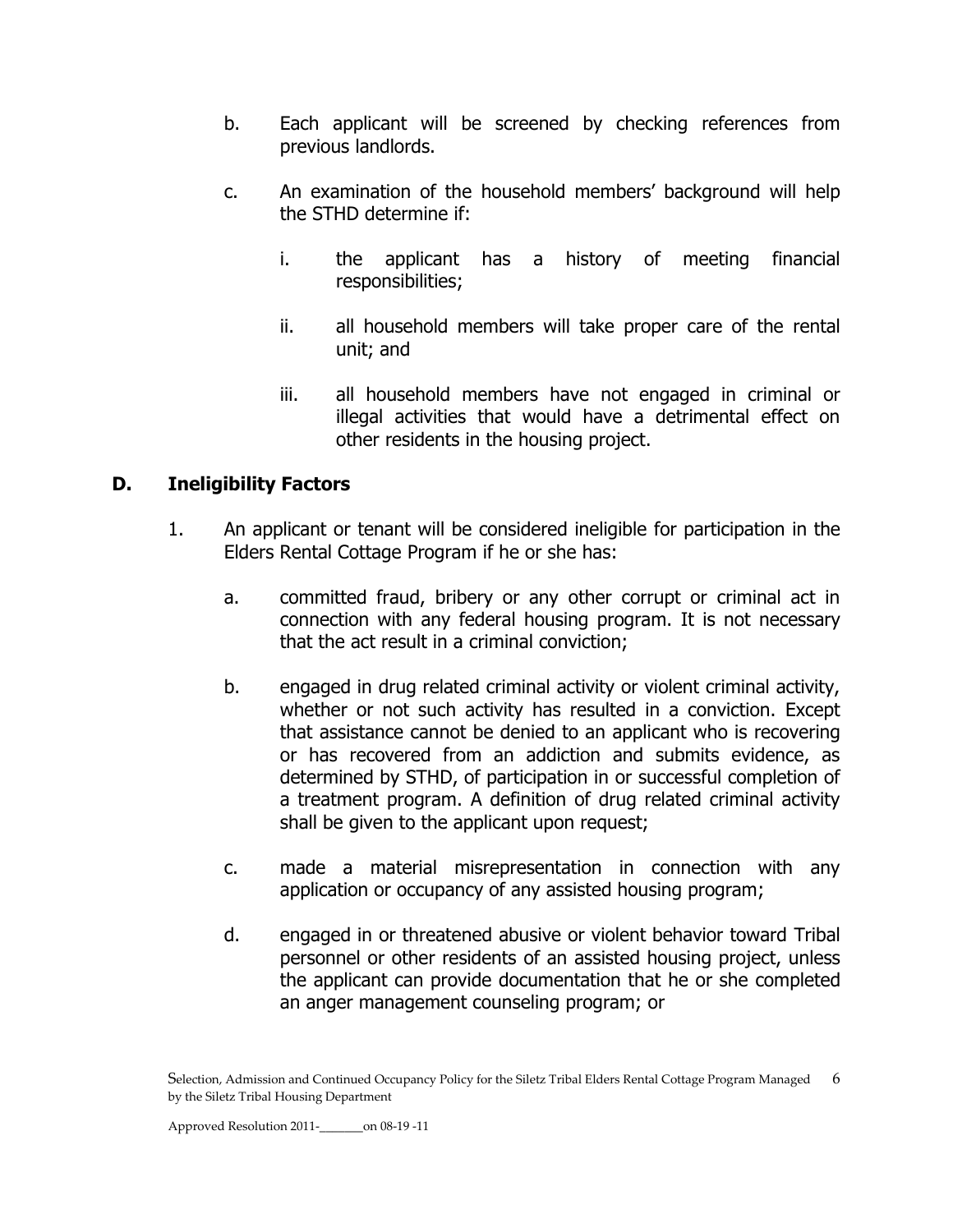- e. severely damaged any property in any assisted housing program and cannot provide documentation that they have paid for the damages. Normal wear and tear will not be charged against any applicant.
- 2. If an applicant owes funds to the STHD in connection with his or her participation in any assisted housing program, the STHD will consider the applicant ineligible until the obligation is satisfied. Applicants complying with the terms of a payback agreement (as evidenced by a minimum six consecutive-months payment history) will be considered eligible.

# **E. Mitigating Factors**

The STHD shall take into consideration the time, nature and extent of the past occurrences and the reasonable probability of future favorable performance if information is disclosed that may render an applicant ineligible for services. Applicant will not be considered eligible until successful completion of probation or parole, if applicable.

# **F. Eligibility Determination Process**

- 1. Applicant
	- a. A determination of eligibility will be made within 30 working days of the date the application is received in the STHD office.
	- b. Ineligible applicants will be placed in an inactive file and will be notified in writing, about the inactive status, and given an opportunity for an appeal, as set forth in the Housing Department Grievance/Complaint Process.
- 2. Tenant
	- a. A determination of continued eligibility will be made within 30 working days of the date the STHD becomes aware of a problem that detrimentally affects the tenant's eligibility to continue residing in the rental unit.
	- b. If the tenant and tenant's household members engage in activity that render the household ineligible to continue residing in the rental unit the STHD shall require the tenant to sign a corrective action plan or commence the termination and eviction process.

Selection, Admission and Continued Occupancy Policy for the Siletz Tribal Elders Rental Cottage Program Managed 7 by the Siletz Tribal Housing Department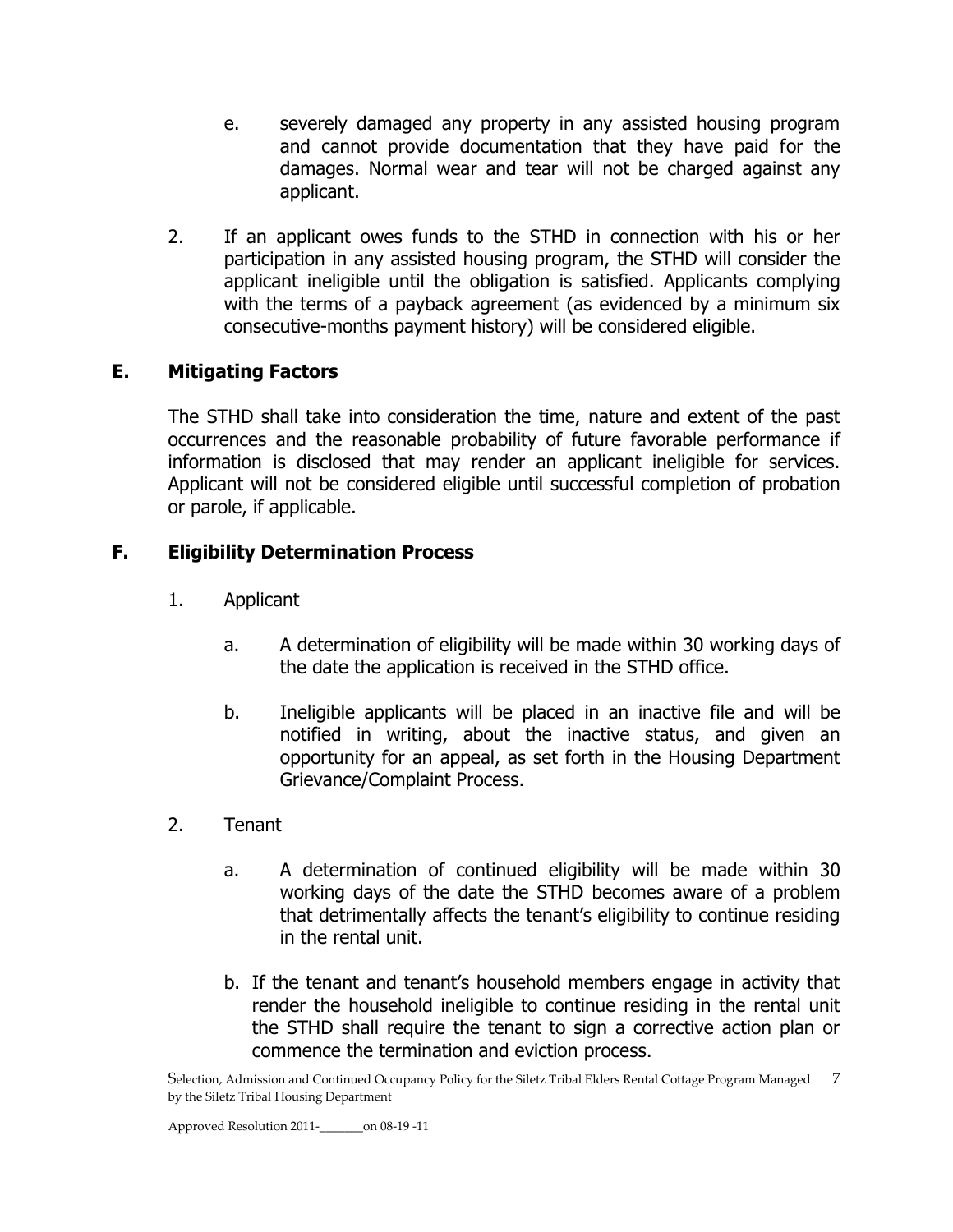c. Temporary live-in care providers will be allowed on a temporary basis and only for the duration of rehabilitation as determined by a physician. The need for temporary care must be determined by licensed physician and documentation provided to the STHD.

### **G. Waiting List**

- 1. A written waiting list will be maintained in the STHD office.
- 2. Eligible applicants will be placed on an active waiting list.
- 3. Applicants can be on more than one program waiting list, but cannot be on more than one waiting list within the same program.
- 4. The waiting list will be prioritized as follows:

All applicants must have current Need Assessment certifying eligibility prior to placement on waiting list. If most recent assessment is more than six months old, Elders Program will conduct a new assessment to confirm applicant still fits within need eligibility requirement

a. Income:

Elders whose Annual Income is below 80% of the National median. The list will prioritize by income, with the lowest income households placing highest on the list;

b. Date and time in the event more than one applicant is determined to have the same Annual Income.

# **H. Selection; Offer; Declination of Offer**

1. Selection

Applicants will be selected from an approved waiting by the RHED Committee which shall include representatives from the Tribal Health, Elders, and Housing Programs

2. Offer

Applicants will be offered a unit in the Elders Housing Complex, in writing, within 30 days from the date a unit is vacant. The offer must be signed by

Selection, Admission and Continued Occupancy Policy for the Siletz Tribal Elders Rental Cottage Program Managed 8 by the Siletz Tribal Housing Department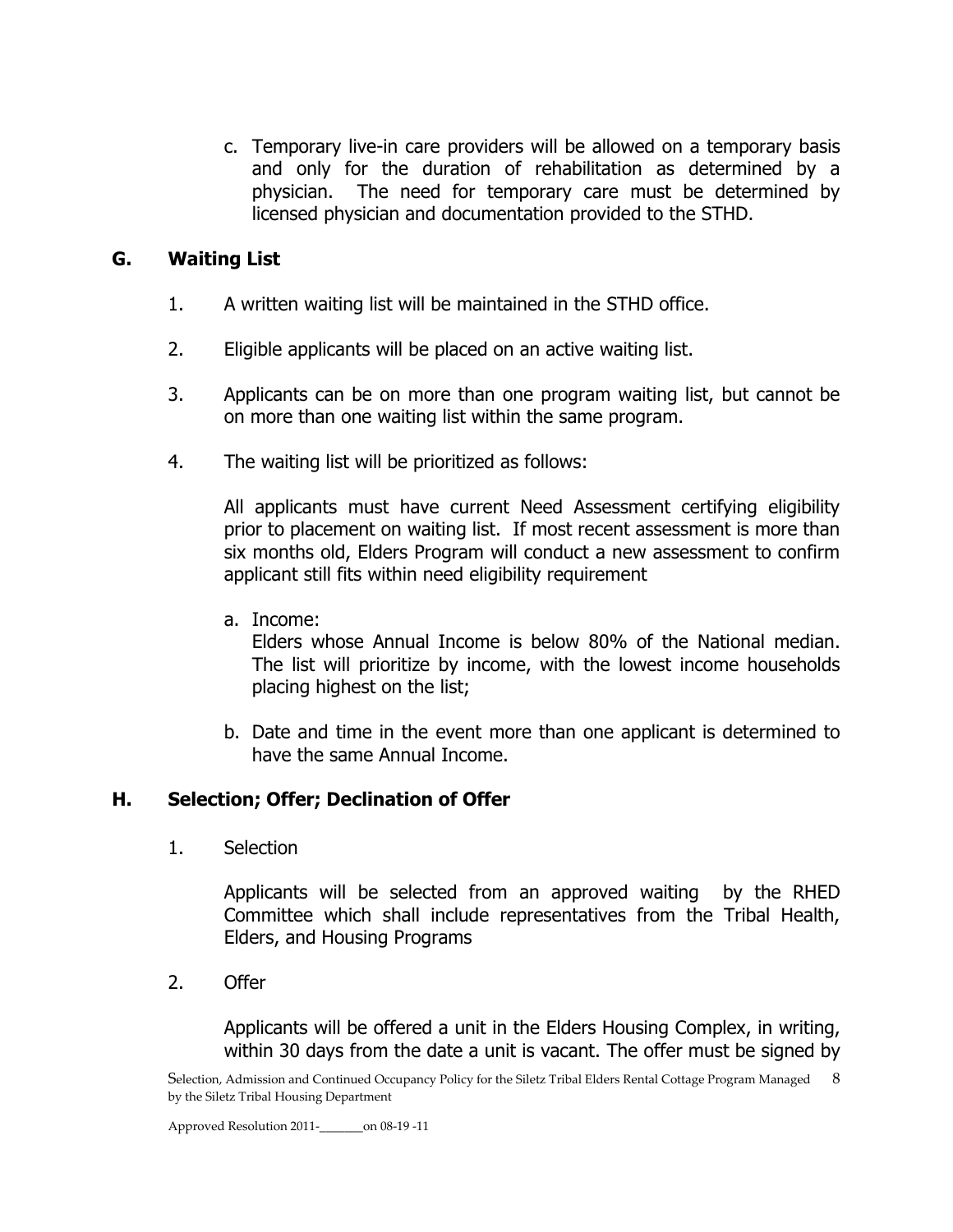the applicant and returned to the STHD within 15 days. Failure to respond within the 15 day time period will result in rescission of the offer. Applicants will be notified in writing, about any rescission, and given an opportunity for an appeal, as set forth in the Housing Department Grievance/Complaint Process.

3. Declination of the Offer

If the offer is declined the applicant will remain on the waiting list if good cause is shown for refusal of the offer. Otherwise the applicant will be moved to the bottom of the waiting list with a new date and time stamp.

#### **I. Occupancy Standards**

- 1. The following standard should be followed when assigning units:
	- a. Size of Unit: 1 Bedroom
	- b. Minimum Number of Occupants: 1
	- c. Maximum Number of Occupants: 2

#### **J. Tenant Responsibilities**

1. Monthly Rent Payment and Deposit

The tenant is responsible for remitting the following:

- a. Rent payment of \$200.00, but not to exceed 30% of the applicant's adjusted income; and
- b. \$100.00 security deposit.
- 2. Principal Residence

The tenant must use the unit as his or her principal residence during the term of the Rental Dwelling Lease. Using the unit as the principal residence is defined as the tenant actually living in the unit for a period of nine (9) months out of each year. These periods may not be cumulative from year to year. Failure to occupy the rental unit shall constitute grounds for termination of the lease.

3 Guests

Selection, Admission and Continued Occupancy Policy for the Siletz Tribal Elders Rental Cottage Program Managed 9 by the Siletz Tribal Housing Department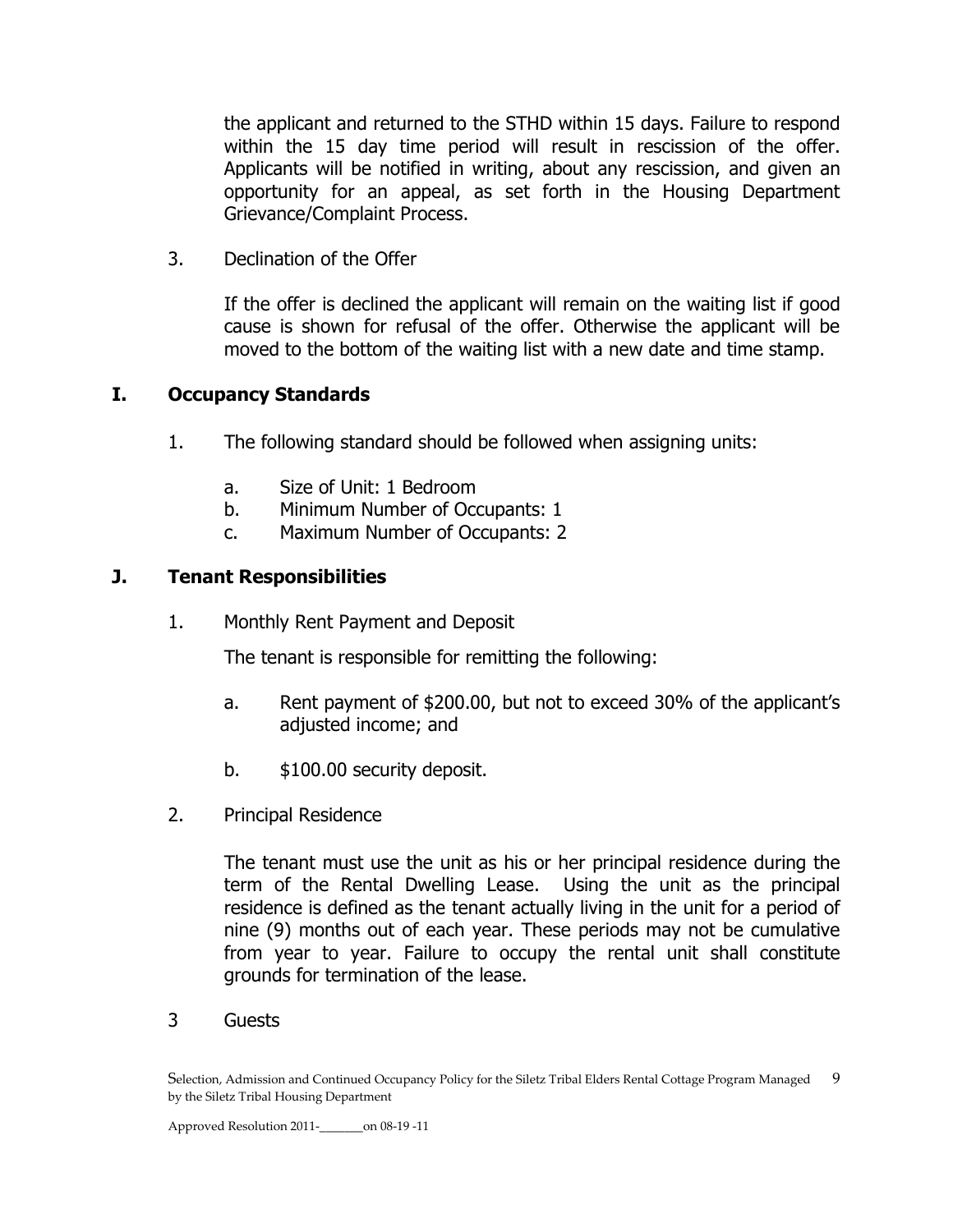Tenants may have guests; however no guest may stay more than 15 days in any 12 month period without the prior written approval of the STHD. Violators will be subject to termination of the lease.

4. Disturbances

The tenant must ensure that all family members or other persons who are on the premises with his or her consent conduct themselves in a manner that will not disturb the neighbors' peaceful enjoyment of their accommodations and will be conducive to maintaining the Rental Cottage in a decent, safe, and sanitary condition. Disturbances are cause for termination of the lease.

5. Criminal Activity

The tenant must agree that he or she and any member of the household or guests shall not engage in criminal activity, including drug-related criminal activity (defined in Section III.C. of this policy), on or near any Tribal land. Such criminal activity shall be cause for termination of the lease.

6.. Policy Compliance

All household members shall strictly adhere to the policies that are enacted to govern the housing developments managed by the STHD.

- 7. Change in Household Composition or Income
	- a. The tenant must notify the STHD immediately about the following:
		- i. Change in household composition. Temporary live-in care providers may be approved by the STHD provided the Need is documented by a licensed physician and is temporary in nature. Temporary live-in care providers must submit to background check and be approved by the STHD.
		- ii. Decrease in household income.
		- iii. Increase in household income that exceeds one hundred dollars (\$100.00) per month.

Selection, Admission and Continued Occupancy Policy for the Siletz Tribal Elders Rental Cottage Program Managed 10 by the Siletz Tribal Housing Department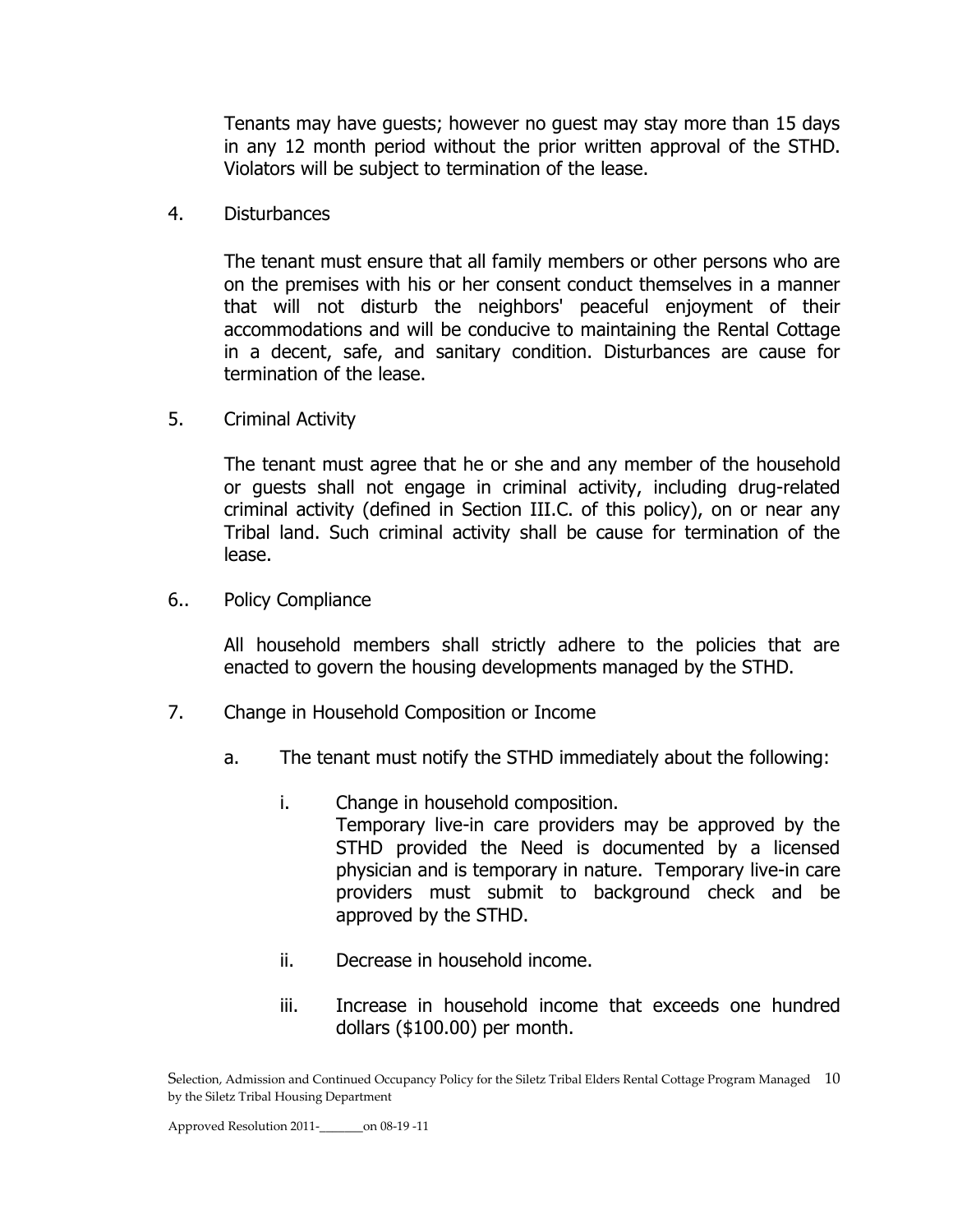- b. The STHD shall take appropriate measures to adjust rent payments following a change in household composition and income. The tenant shall be notified in writing about the change.
	- i. The tenant shall be given at least 30 days written notice of any increase in rent payments.
	- ii. Decrease in rent payments shall take effect the first of the month following adjustment.
- 8. Lock Changes
	- a. A tenant shall not alter or change the locks on the unit. If a lock needs to be replaced, the STHD must be notified so the lock can be keyed to the master key system. All such changes shall be done at the tenant's expense.

# **K. Collection of Rent Payments**

- 1. Rent payments are due and payable on or before the first (1st) day of each month. When a lease begins on a day other than the first, a prorated payment shall be made that month.
- 2. Payments may be made by cash, check, direct deposit (if available), or or money order payable to the Siletz Tribal Housing Department. Payment must be delivered to the STHD office located in Siletz, Oregon.
- 3. Payments not received at the STHD office by the end of the tenth  $(10^{th})$ day of the month shall be considered delinquent. On the next working day after the  $10<sup>th</sup>$  of the month, the STHD shall serve a Notice of Delinguency by regular mail to the tenant's mailing address.
- 4. The Notice of Delinquency shall include a statement that payment in full is required within 10 days for continued occupancy. Non-payment shall prompt STHD to proceed with termination of the Rental Dwelling Lease and subsequent eviction from the rental unit.

# **L. Inspections**

#### 1. Annual Inspection

Selection, Admission and Continued Occupancy Policy for the Siletz Tribal Elders Rental Cottage Program Managed 11 by the Siletz Tribal Housing Department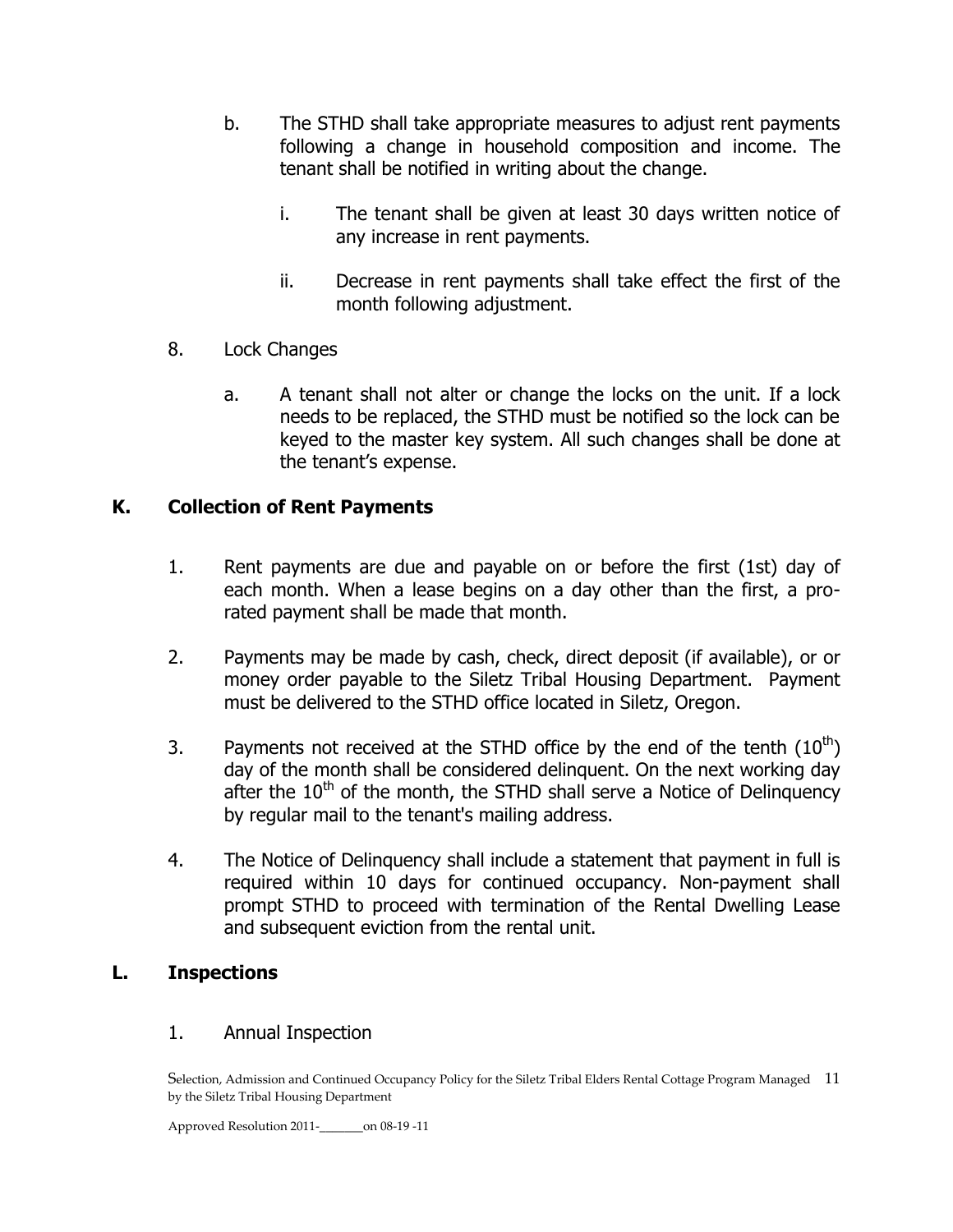The tenant shall allow the STHD entrance into the unit to inspect upon initial occupancy and annually thereafter. A 15 day notice will be given to tenants before the inspection. The tenant shall participate in these inspections and be given a written report. Tenants will be charged for repairs and anything beyond normal wear and tear.

2. 48 Hour Notice Inspection

The STHD shall have the right to inspect any unit upon at least 48 hours notice to the tenant for the purpose of:

- a. determining if the tenant is fulfilling the obligation to maintain the unit; or
- b. ascertaining the health, safety, and general welfare of the tenant or other household members.
- 3. Emergency Inspection
	- a. The STHD shall have the right to enter the rental unit without notice:
		- i. for suspected abandonment;
		- ii. when severe damage is evident; or
		- iii. to ascertain the health, safety, or general welfare of the tenant or other household members.
		- b. The STHD shall leave a written notice on the front door when the entry is made.

#### **M. Re-Examinations and Adjustments in Monthly Payment**

- 1. The STHD shall provide notice to the tenant about the annual reexamination of household income and composition.
- 2. The re-examination packets consist of the following:
	- a. Authorization for the Release of Information;

Selection, Admission and Continued Occupancy Policy for the Siletz Tribal Elders Rental Cottage Program Managed 12 by the Siletz Tribal Housing Department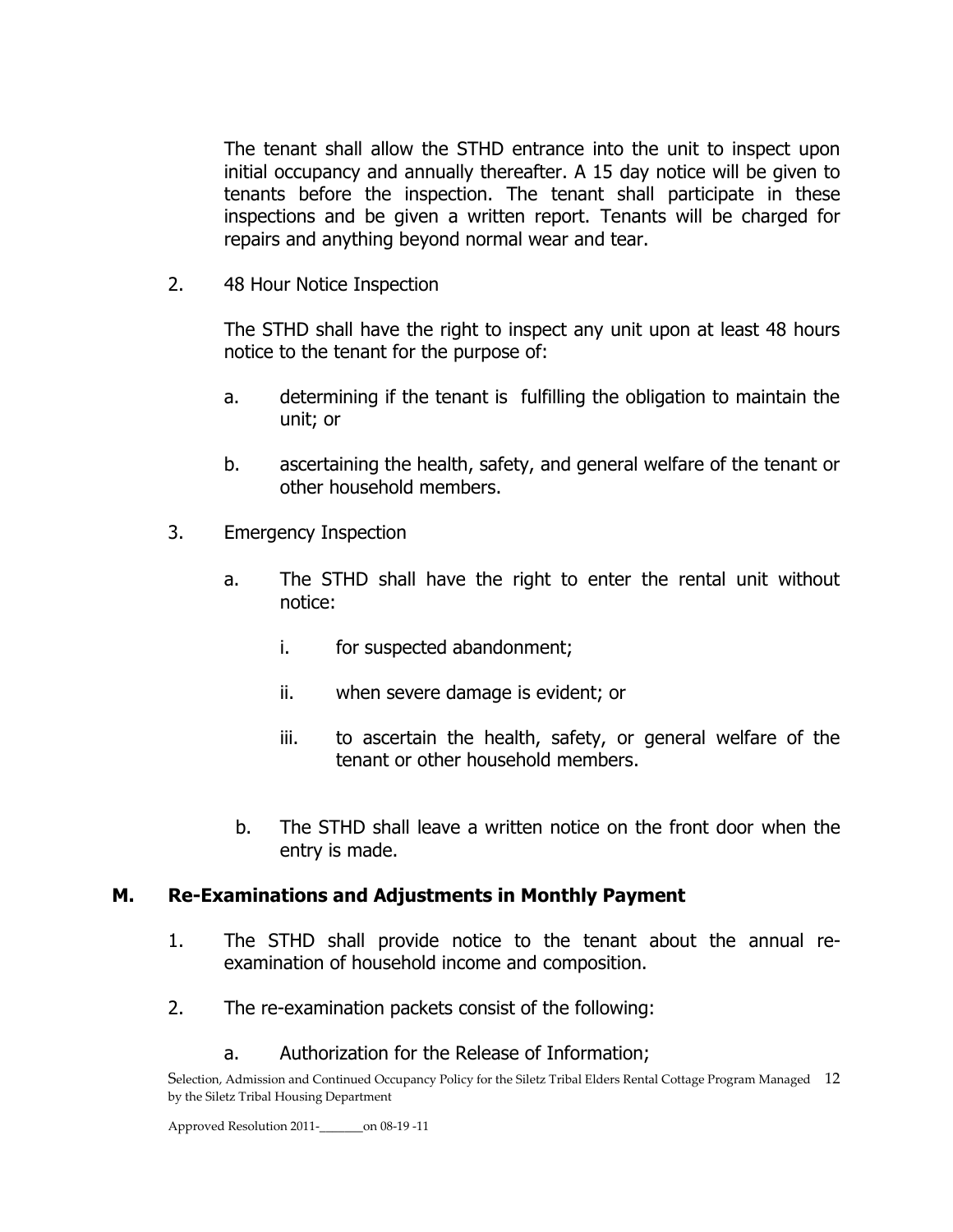- b. Copy of bank statement for most recent 60 days; and
- c. Survival Statement for those claiming zero income.
- 3. Social security numbers for new household members must be disclosed and documented by submission of a Social Security card or other document as determined appropriate by the STHD.
- 4. All documents contained in the re-examination packet must be signed by the tenant and household members (if applicable).
- 5. The re-examination packet and Social Security cards shall be returned to the STHD office by mail, facsimile, or in person within 30 days of the date of the notice about the re-examination of household income and composition.
- 6. The STHD shall verify all sources and amounts of income and assets and compute the new rent payment accordingly.
	- a. The tenant shall be given at least 30 days written notice of any increase in rent payments.
	- b. Decrease in rent payments shall take effect the first of the month following adjustment.
	- c. If the tenant's income is seasonal or unpredictable so that it is difficult to accurately anticipate the income for the coming year, a schedule for review and updating of income shall be agreed upon, in writing, by the STHD and the tenant.
- 7. Failure to submit the re-examination packet within the prescribed time frame may result in termination of the lease.

# **N. Assessment of Needs**

It is mandatory that all tenants submit an updated Assessment of Needs to the STHD every six (6) months to ensure the provision of quality care.

If it is determined that a resident can no longer live independently and the condition is expected to be permanent, the RHED committee will develop a plan to determine a more suitable situation.

Selection, Admission and Continued Occupancy Policy for the Siletz Tribal Elders Rental Cottage Program Managed 13 by the Siletz Tribal Housing Department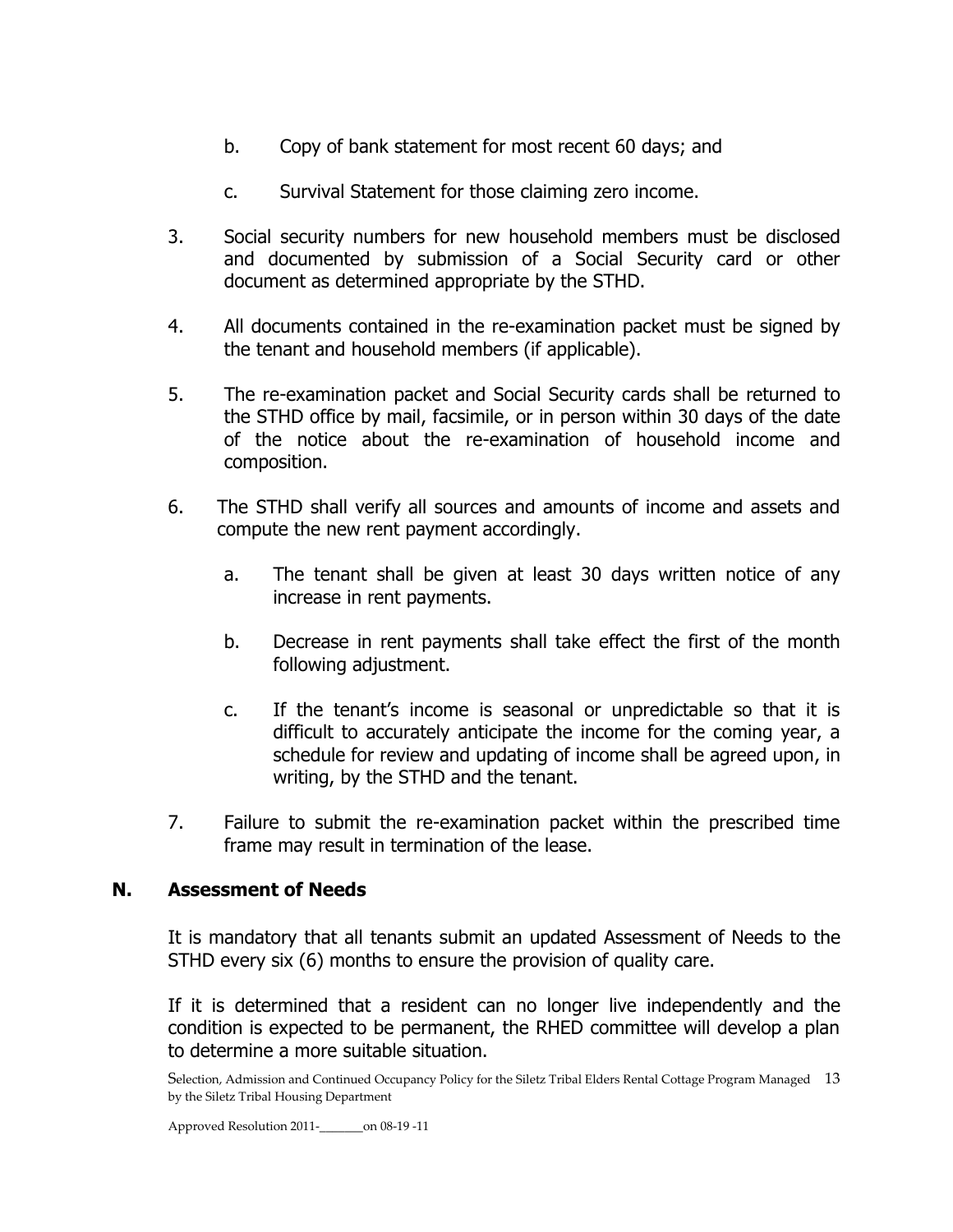### **O. Corrective Action Plan; Notice of Termination; One Strike Policy; Termination by Tenant**

- 1. Corrective Action Plan
	- a. The STHD shall, as promptly as possible after the violation of the Rental Dwelling Lease comes to its attention, discuss the matter with the tenant and give the tenant an opportunity to identify any extenuating circumstances which may exist.
	- b. The STHD may require the tenant to sign a corrective action plan that specifies how the tenant will correct the violation and prevent future violations of this kind from occurring.
	- c. The correction action plan shall be in writing and signed by the tenant and the STHD.
	- d. If the tenant refuses to sign the corrective action plan or fails to comply with a signed plan, the STHD shall issue a Notice of Termination.
- 2. Notice of Termination
	- a. A Notice of Termination shall contain the reasons for termination including the specific provision for the lease violation and the specific action of the individual who violated such lease.
	- b. A Notice to Vacate will be issued to each tenant receiving the Notice of Termination.
	- c. The following time frame for terminations will be adhered to; however, based on the process involved, these may fluctuate:
		- i. 14-day notice for non-payment of rent.
		- ii. 24-hour notice for behavior that threatens the lives, health, or safety of other residents or Tribal staff (includes drug activity).
		- iii. 30-day notice for all other violations.

Selection, Admission and Continued Occupancy Policy for the Siletz Tribal Elders Rental Cottage Program Managed 14 by the Siletz Tribal Housing Department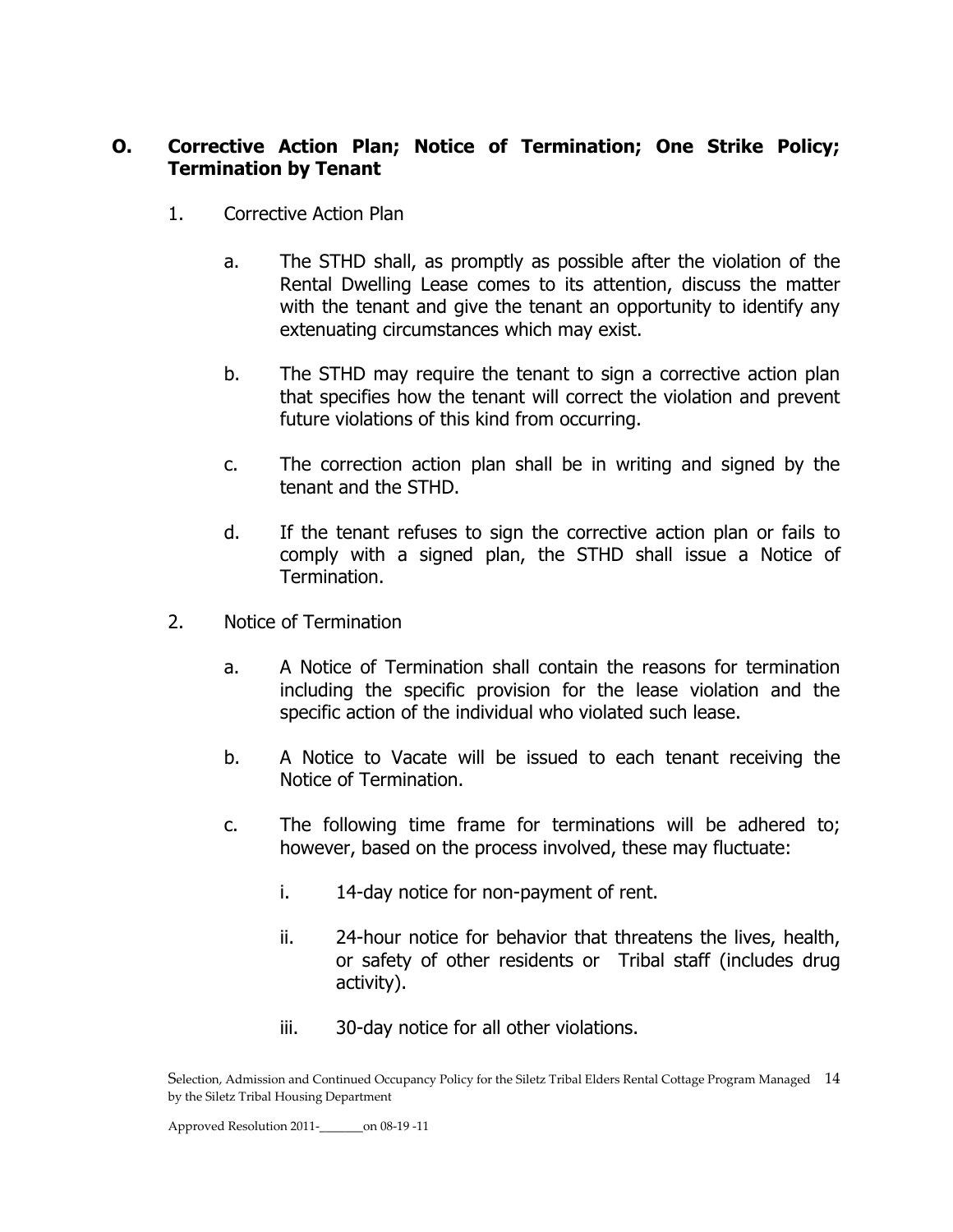- d. The tenant shall return his or her keys to the STHD upon vacating the unit.
- e. If the tenant fails or refuses to vacate the unit within the applicable time frame the STHD shall enforce the termination by filing a complaint for eviction in the Siletz Tribal Court.
- 3. One Strike Policy
	- a. The STHD will terminate the tenancy during the term of the lease, without the opportunity to correct the violation, for any serious, repeat, or continuing violation of the terms or conditions of the lease, or of applicable Federal, State, Tribal, or local law, or for good cause.
	- b. A serious violation justifying immediate termination of tenancy, without the opportunity to correct, is any activity engaged in by the tenant, any member of the household of the tenant, or any guest or other person under the control of the tenant, that:
		- i. Threatens the health or safety of, or right to peaceful enjoyment of their premises by, other residents or employees of the CTSI.
		- ii. Threatens the health or safety of, or right to peaceful enjoyment of their premises by, persons residing in the immediate vicinity of the premises.
		- iii. Is a criminal activity (including drug-related criminal activity) on or off the premises.
		- iv. Is not promptly cured and kept cured.
- 4. Termination by Tenant
	- a. The tenant must provide at least 30 days notice, in writing, to the STHD regarding the intent to vacate the unit and terminate the Rental Dwelling Lease.
	- b. The STHD may hold the tenant responsible for the required monthly payment for the period the rental unit is vacant, not to

Selection, Admission and Continued Occupancy Policy for the Siletz Tribal Elders Rental Cottage Program Managed 15 by the Siletz Tribal Housing Department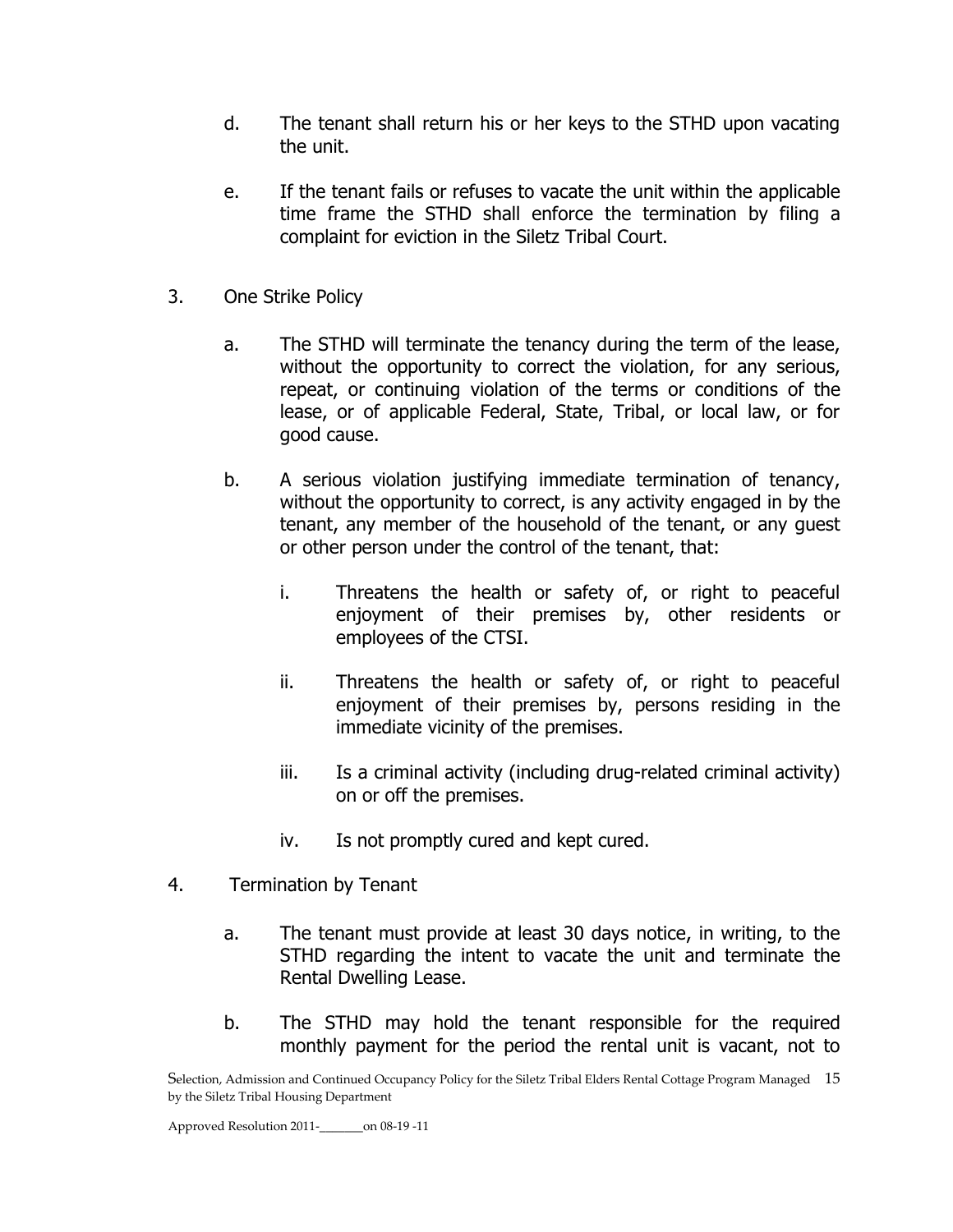exceed 60 days from the date of the notice or from the date of move-out, if notice was not given.

c. The move-out date shall be determined as the date keys are returned to the STHD office or such date as determined by the STHD.

# **P. Prohibitions**

- 1. No one under 18 years is allowed to live in the Elders Housing Complex.
- 2. Only Elder, spouse, and/or approved temporary caregiver may reside in the rental unit.

# **Q. Business Operation**

If business operations are suspected or known, a full report will be made to the STHD Executive Director. Violators will be issued a termination notice.

# **R. Non-Low Income Household**

A non-low income household is not eligible to participate in the Elders Rental Cottage Program.

# **S. Maintenance and Utilities**

- 1. The STHD will be responsible for all building maintenance and repair of utilities.
- 2. The STHD is not responsible for damages caused by the household members.
- 3. The STHD will process all work orders for the Elders Rental Cottage units.

# **T. Conflicts of Interest**

1. No person who participates in the decision making process or who gains inside information with regard to NAHASDA may obtain a personal or financial interest. This provision does not, however, apply where a person is low-income and is selected for assistance in accordance with written

Selection, Admission and Continued Occupancy Policy for the Siletz Tribal Elders Rental Cottage Program Managed 16 by the Siletz Tribal Housing Department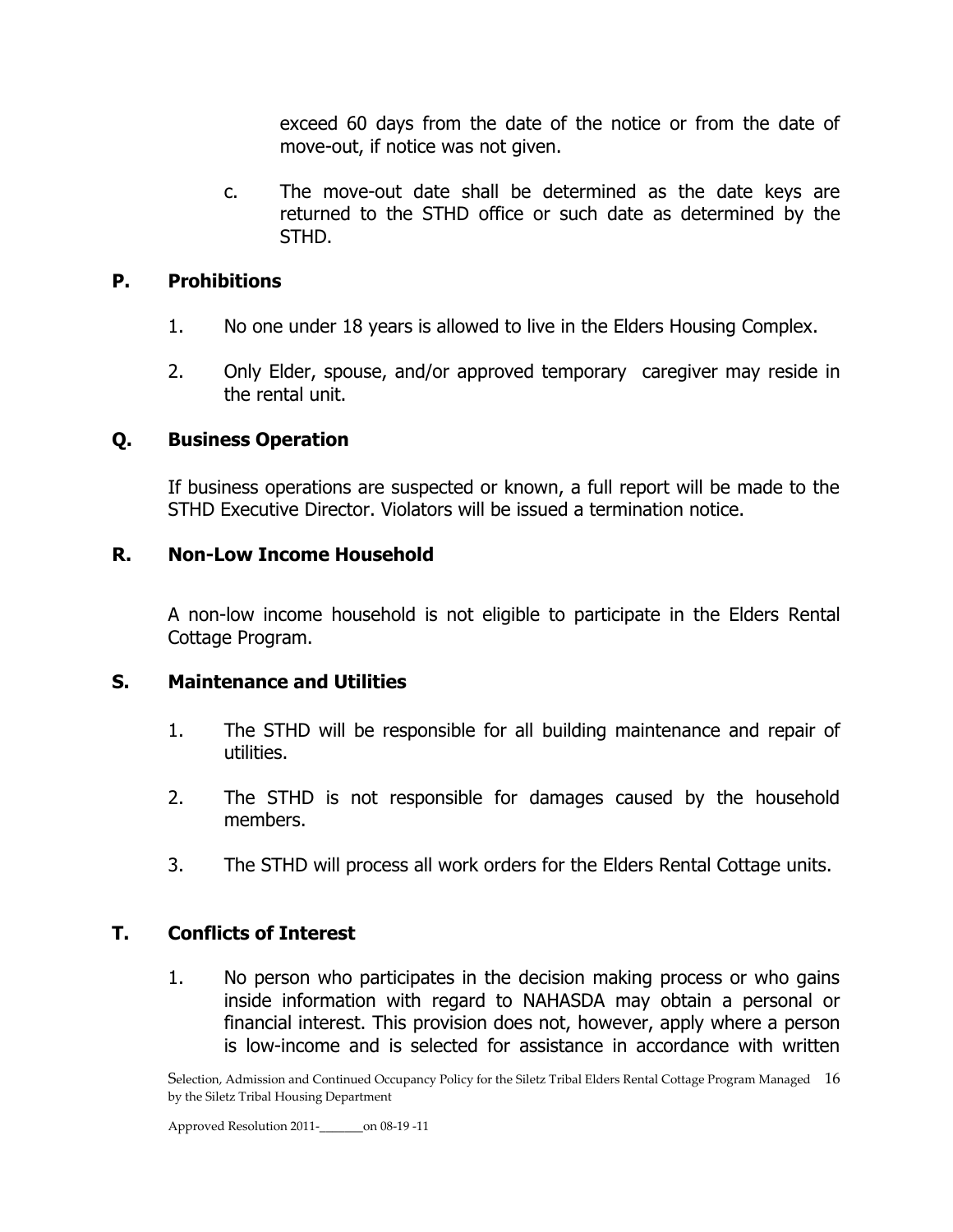policies for eligibility, admissions, and occupancy. However, if an STHD employee or his or her immediate family member is on the waiting list for housing assistance, that employee may not be involved in the selection process.

2. If an STHD employee is provided assistance with NAHASDA funds, the STHD will make a public disclosure of the nature of assistance to be provided and the specific basis for the selection of the person. STHD will provide ONAP with a copy of the disclosure before assistance is provided.

# **U. HOUSING DEPARTMENT GRIEVANCE/COMPLAINT PROCESS**

# **A. Right to Grieve**

Any family that is determined not to be eligible to participate in rental or homebuyer activities, any family that is denied admission, and any family whose occupancy is terminated shall be advised of the right to grieve such action or decision, and will be advised of the right to examine any relevant documents, records, or regulations directly related to the action prior to a hearing or trial. Such review shall not include documents and records containing confidential information regarding other applicants or occupants.

Upon filing of a written request as provided herein, a complainant shall be entitled to an opportunity for hearing.

# **B. Definitions**

- 1. "Complainant" means any tenant or participant in a HUD assisted or NAHASDA assisted Housing Project operated by the Housing Department of the Confederated Tribes of Siletz Indians (CTSI), formerly Siletz Indian Housing Authority (STHD) whose rights, duties, welfare, or status are adversely affected by CTSI action or failure to act and who files a Grievance or Complaint with respect to such action. ("Complainant" may hereinafter be referred to as "you".)
- 2. "Grievance" or "Complaint" means any dispute with respect to CTSI Housing Department action or failure to act pursuant to a lease or Mutual Help and Occupancy Agreement or CTSI Housing Department regulations, policies, or procedures that affects the rights, duties, welfare or status of the complainant.

Selection, Admission and Continued Occupancy Policy for the Siletz Tribal Elders Rental Cottage Program Managed 17 by the Siletz Tribal Housing Department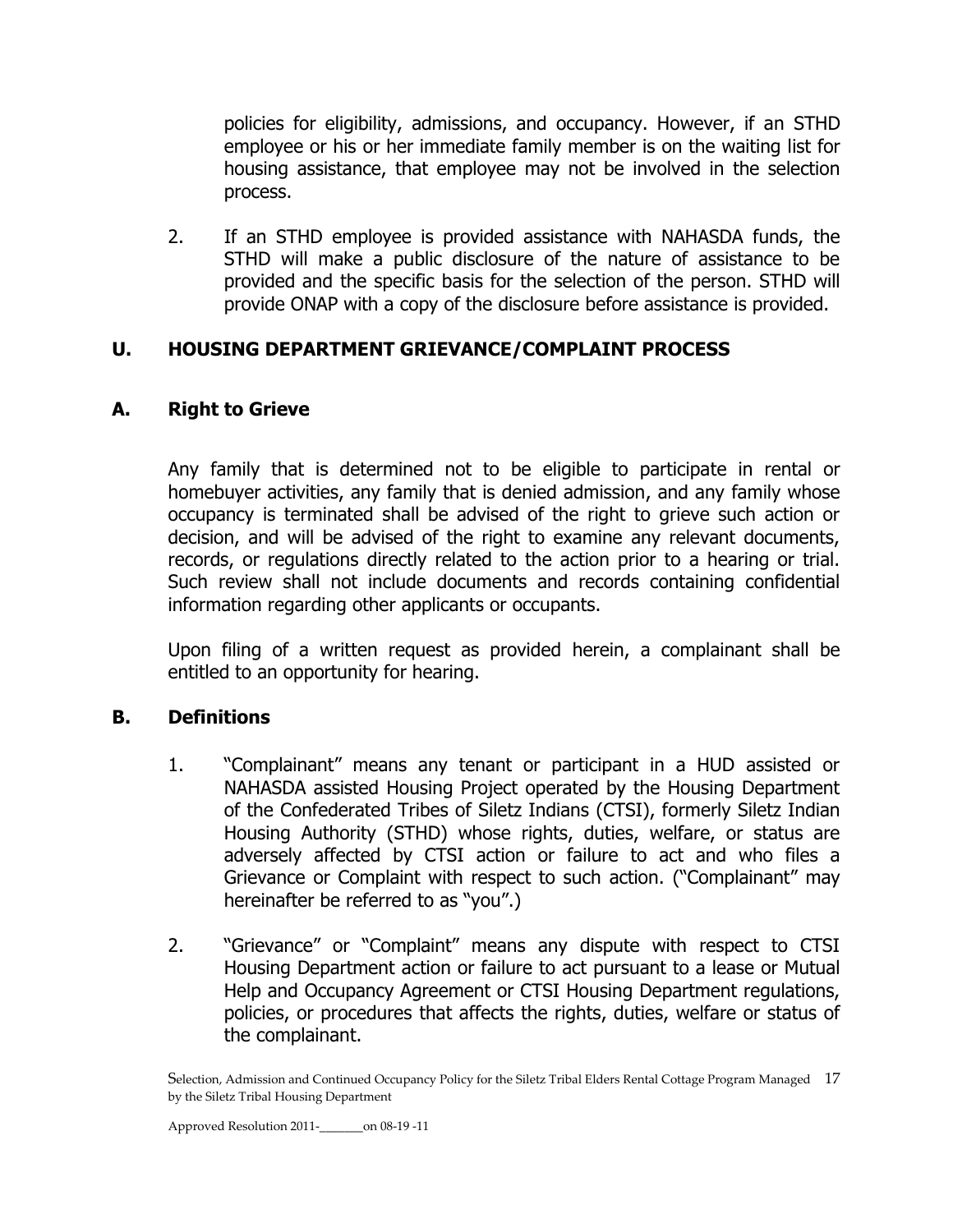# **C. Exclusions**

Grievances or complaints based upon the following are excluded from the grievance procedure:

- 1. Any termination based upon activity that threatens the health or safety of, or right to peaceful enjoyment of the Indian housing development by, other residents or employees of the owner or manager of the housing.
- 2. Any termination based upon criminal activity (including drug-related activity) on or off the premises of the Indian Housing development.
- 3. For grievances or complaints based on above excluded matters, there is a 15-day appeal time to Siletz Tribal Court if a party wishes to challenge the action by the Housing Department.

# **D. Informal Dispute Resolution**

If an applicant, homebuyer, or tenant disagrees with a Housing decision or action, they are to call the Housing staff member who sent them the decision. Perhaps the issue can be resolved informally and the decision or action explained to the person's satisfaction. While informal resolution is encouraged, it does not affect the time limits to formally complain, grieve and appeal. Administrative remedies must be exhausted, and you cannot skip a step in the formal process.

#### **E. Formal Dispute Resolution**

- 1. Review by Housing Director
	- a. If tenant disagrees with a decision or action of the Housing Department, they have the right to file a complaint, grievance, or request for review with the Housing Director within 30 days from the date of the department's decision or action complained of. The Housing Director will review their case and respond in writing within 30 days.
	- b. No particular form is required to do this as long as the complaint or grievance is in writing and is signed by the party or his or her spokesperson or attorney.

Selection, Admission and Continued Occupancy Policy for the Siletz Tribal Elders Rental Cottage Program Managed 18 by the Siletz Tribal Housing Department